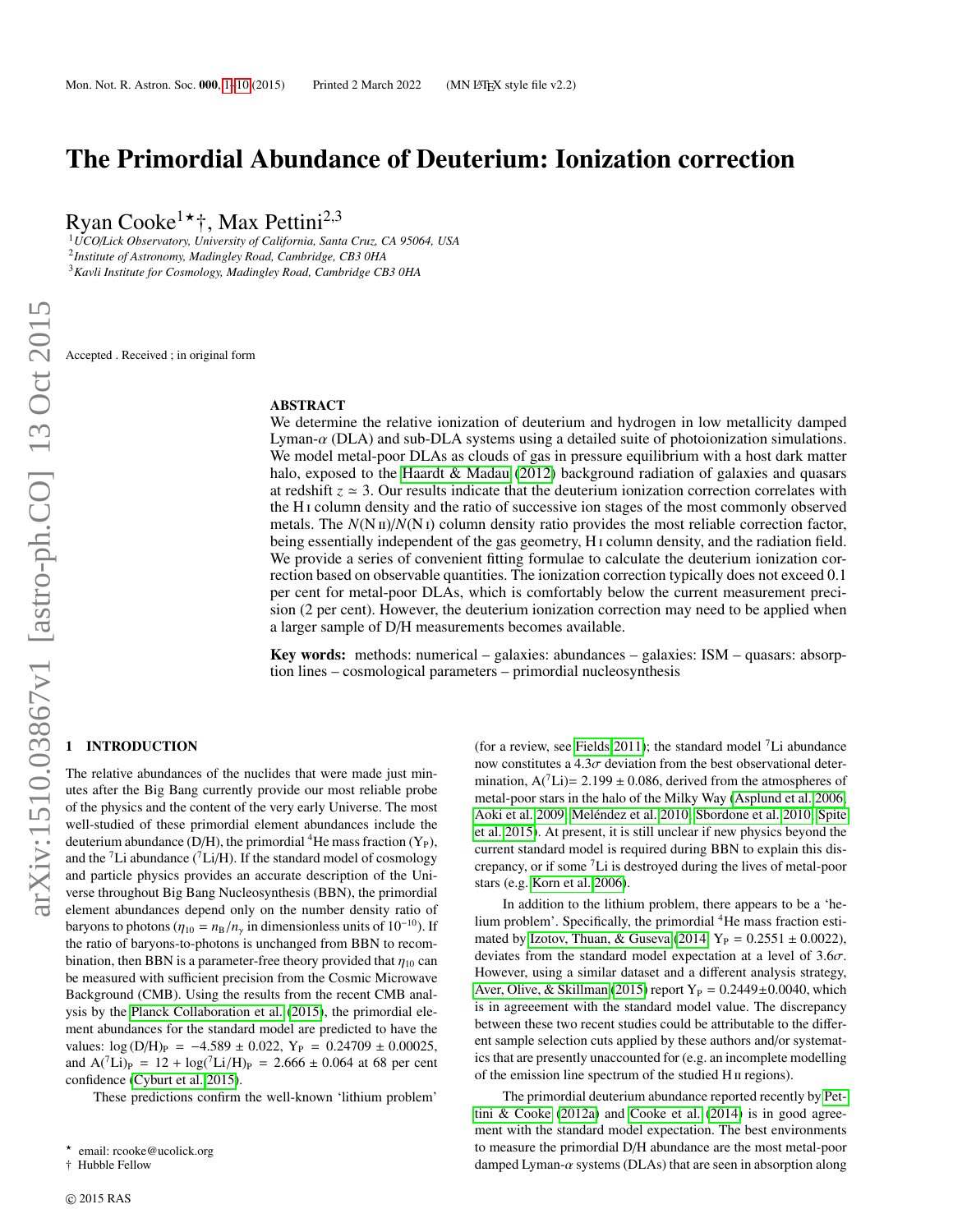# 2 *Cooke* & *Pettini*

the line-of-sight to a more distant background quasar. Highly precise measurements of the D/H abundance in these systems are made possible by: (1) the simple and quiescent kinematic structure of the absorbing gas; (2) the Lorentzian damped  $Ly\alpha$  absorption wings, which depend sensitively on the total column density of neutral hydrogen; and (3) the host of weak, high-order Lyman series absorption lines of neutral deuterium, whose equivalent widths are directly proportional to the total column density of neutral deuterium. The deuterium abundance then follows by simultaneously fitting the relative strengths of the high order  $D<sub>I</sub>$  absorption lines and the H<sub>I</sub> Lyman series lines (including the crucial Ly $\alpha$  absorption feature). For these reasons, the measurement of D/H is arguably the most reliable primordial element abundance, since its determination is almost entirely independent of the modelling technique employed.

Although the modelling technique used to measure D/H is not currently limited by systematic uncertainties, there may be other effects that could potentially bias the determination of the primordial D/H abundance. For example, the work by [Cooke et al.](#page-9-13) [\(2014\)](#page-9-13) is based on just 5 systems where the D/H abundance can be measured with high precision, and this sample must be expanded in the future to overcome the effects of small number statistics. Furthermore, it is necessary to explore potential astrophysical uncertainties that could systematically bias the results or contribute to the sample dispersion. Perhaps the two dominant astrophysical uncertainties that might bias a deuterium abundance measurement are: (1) The differential ionization potential of deuterium and hydrogen,  $D_{IP} - H_{IP} \simeq 0.0037 \text{ eV}$ , introduces a small systematic bias under the assumption that  $D/H \equiv D I/H$  i. (2) The astration of deuterium during the chemical evolution of galaxies, can systematically lower a galaxy's D/H ratio.

In this paper, we assess the deuterium ionization correction, that may introduce a bias in the determination of the primordial D/H ratio. The only published investigation of the deuterium ionization correction in the context of the primordial element abundances was conducted by [Savin](#page-9-14) [\(2002\)](#page-9-14), and the issue does not seem to have been investigated further since that work. Under the simplifying assumption of ionization balance for deuterium in gas at ~ 10<sup>4</sup> K, [Savin](#page-9-14) [\(2002\)](#page-9-14) concluded that D/H = D<sub>I</sub>/H<sub>I</sub> in mostly neutral regions (e.g. DLAs with a high H<sub>I</sub> column density), and  $D/H \approx 0.996 D I/H I$  in mostly ionized regions (e.g. sub-DLAs). The correction for sub-DLAs could therefore be as large as 0.002 dex, which is <sup>∼</sup> <sup>1</sup>/3 of the current measurement precision. Given that the current D/H measurement precision is nearing the magnitude of the ionization correction, a more detailed investigation into this potential bias over a much larger range in parameter space is warranted.

In this paper, we present the results from a suite of calculations to determine the D/H ionization correction as a function of the H i column density and level of ionization. In Section [2,](#page-1-0) we outline the details of our photoionization simulations and compare our code to *Cloudy*. The results of our calculations are presented in Section [3,](#page-6-0) where we provide fitting formulae to determine the deuterium ionization correction using observable quantities. We discuss our findings in Section [4,](#page-8-0) before summarising our main conclusions in Section [5.](#page-8-1)

Throughout this paper, we adopt a flat, Λ cold dark matter cosmology, with parameters estimated by the [Planck Collaboration et](#page-9-1) [al.](#page-9-1) [\(2015\)](#page-9-1) analysis of the cosmic microwave background temperature fluctuations. Specifically, we use the parameters  $h = 0.673$ ,  $\Omega_{\text{B}} = 0.0491$ , and  $\Omega_{\text{M}} = 0.315$ , which are now known to within ∼ 1 per cent.

# <span id="page-1-0"></span>2 PHOTOIONIZATION SIMULATIONS

To calculate the relative ionization of deuterium and hydrogen, we have developed a software package that provides an approximate model of the gas distribution and ionization of a metal-poor DLA. Our relatively simple calculations are quantitively similar to the *Cloudy* photoionization software [\(Ferland et al. 2013\)](#page-9-15). The necessary improvements that our code offers over *Cloudy* include: (1) The atomic physics of the deuterium atom, which are not currently included in *Cloudy*; and (2) We model the gas distribution in hydrostatic equilibrium with a putative dark matter halo. We describe the details of our model calculations in the following subsections.

## 2.1 Halo Model

We consider gas that is embedded within a spherically symmetric Navarro-Frenk-White (NFW; [Navarro, Frenk, & White 1996\)](#page-9-16) dark matter halo with a radial density profile given by:

$$
\rho_d(x) = \frac{\rho_{ds}}{x(1+x^2)}, \qquad x = r/r_s \tag{1}
$$

where  $\rho_{ds}$  and  $r_s$  correspond to the characteristic scale density and scale radius of the dark matter halo, respectively. The mass of dark matter enclosed within radius, *r*, is equal to  $M_d(*r*) = 3M_{ds} f_M(*x*),$ where:

$$
f_{\mathcal{M}}(x) = \ln(1+x) - \frac{x}{1+x},
$$
 (2)

and  $M_{ds} = 4\pi \rho_{ds} r_s^3/3$ . Throughout this paper, we refer to the virial radius of a halo (ress) as the radius where the average dark matter radius of a halo  $(r_{200})$  as the radius where the average dark matter density is 200 times the critical density of the Universe ( $\rho_{\rm crit}$ ), and is related to the virial mass of the halo by the expression

<span id="page-1-1"></span>
$$
M_{200} = \frac{4\pi r_{200}^3}{3} 200 \rho_{\rm crit} \tag{3}
$$

Therefore, for a given virial mass,  $M_{200}$ , we calculate  $r_{200}$  using Eq. [3,](#page-1-1) and use the mass-concentration relation provided by [Prada et al.](#page-9-17) [\(2012\)](#page-9-17) to estimate the halo concentration parameter,  $c_{200} = r_{200}/r_s$ , and hence determine the scale radius of the halo.

## 2.2 Gas Distribution

We model the gas density profile,  $\rho_{\rm g}(r)$ , in hydrostatic equilibrium with a potential  $\varphi(r)$ , such that  $dP(r) = -\rho_g(r) d\varphi(r)$ . We assume that the pressure profile of the gas comprises a thermal and a turbulent component, such that

<span id="page-1-2"></span>
$$
P(r) = P_{\text{ther}}(r) + P_{\text{turb}}(r)
$$
  
\n
$$
P(r) = \frac{k_{\text{B}}\rho_{\text{g}}(r)T(r)}{m_{\text{H}}\mu(r)} + \frac{3\rho_{\text{g}}(r)b_{\text{turb}}^2}{4}
$$
 (4)

where  $T(r)$  is the radial temperature profile,  $k_B$  is the Boltzmann constant,  $m_H$  is the proton mass,  $\mu(r)$  is the mass per particle (which has a radial dependence due to the ionization state of the gas), and  $b<sub>turb</sub>$  is the Doppler parameter of the gas. For this study, we use a typical Doppler parameter of  $b<sub>turb</sub> = 3$  km s<sup>-1</sup>, as measured recently for a sample of low metallicity DLAs [\(Cooke, Pettini, & Jorgenson](#page-9-18) [2015\)](#page-9-18). These authors also found that turbulent pressure is subdominant relative to thermal pressure for the metal-poor DLAs in their study ( $P_{\text{turb}}/P_{\text{th}} \sim 0.1$ ). Thus, a 10 per cent change in the adopted value of  $b<sub>turb</sub>$  changes the total pressure by ∼ 1 per cent. Our conclusions are therefore insensitive to the choice of  $b<sub>turb</sub>$ .

Substituting the pressure profile into the equation for hydrostatic equilibrium yields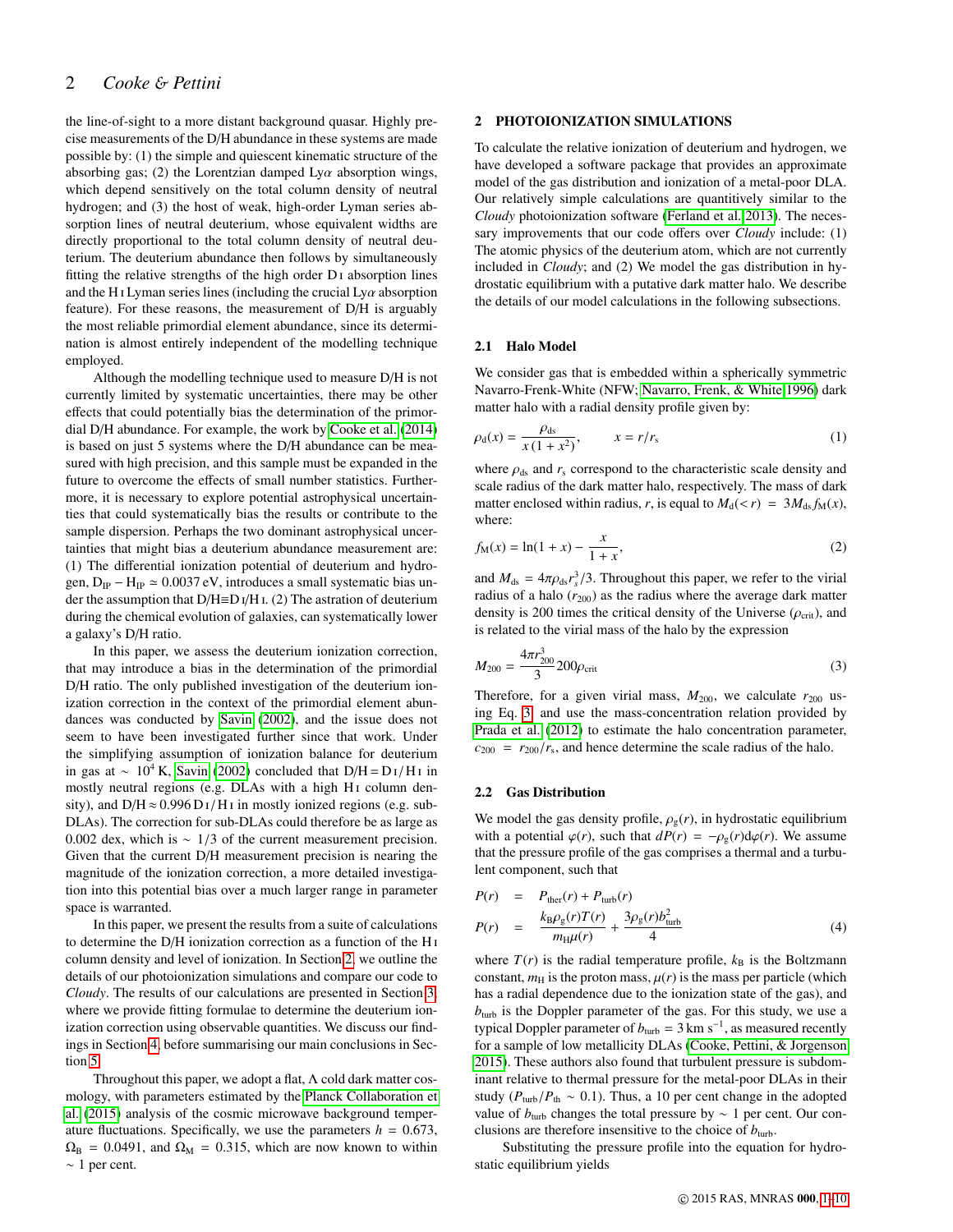*Deuterium Ionization Correction* 3

<span id="page-2-1"></span>
$$
dP/P = -d\varphi/u_g^2,\tag{5}
$$

where

$$
u_{\rm g}^2 = \frac{k_{\rm B}T(r)}{m_{\rm H}\mu(r)} + \frac{3b_{\rm turb}^2}{4}
$$
 (6)

Under the simplifying assumption that the gas self-gravity does not affect the density distribution and hence the ionization structure of the gas<sup>[1](#page-2-0)</sup>,  $d\varphi = u_s^2 f_M(x) dx/x^2$ , where  $u_s^2 = G M_{ds}/r_s^2$ . Integrating<br>Eq. 5 therefore viable a simple equation for the pressure profile of Eq. [5](#page-2-1) therefore yields a simple equation for the pressure profile of the gas embedded in a dark matter halo,

<span id="page-2-6"></span>
$$
P(x) = P_0 \exp\left(-\int_0^x \frac{u_s^2}{u_g^2(x)} \frac{f_M(x)}{x^2} dx\right)
$$
 (7)

where  $P_0$  is the central gas pressure.

Within  $r_{200}$ , we assume that each halo contains a gas mass  $M_{\rm g} = f_{200} M_{200} \Omega_{\rm B} / (\Omega_{\rm M} - \Omega_{\rm B})$  where  $\Omega_{\rm M}$  and  $\Omega_{\rm B}$  are the universal density of matter and baryons respectively [\(Cooke et al. 2014;](#page-9-13) [Planck Collaboration et al. 2015\)](#page-9-1). We use the scaling constant,  $f_{200}$  < 1, to explore models where a dark matter halo contains fewer baryons than the universal baryon fraction. Once  $M_{\rm g}$  is specified, the gas density is normalised such that,

$$
M_{\rm g} = 4\pi r_{\rm s}^3 \int_0^{c_{200}} \rho_{\rm g}(R) R^2 dR \tag{8}
$$

## 2.3 Ionization Balance

In this paper, we consider models that may represent the most metal-poor DLAs currently known. Given the presumably minimal level of recent star formation in these systems, it is reasonable to assume that the local sources of ionizing photons are subdominant relative to the extragalactic background. In what follows, we have therefore assumed that the surface of the most metal-poor DLAs is illuminated solely by the [Haardt & Madau](#page-9-0) [\(2012\)](#page-9-0) ultraviolet/ $X$ ray background radiation from quasars and galaxies with intensity  $J_0(v)$ . We also explore simple power-law models for the ionizing background, which are equivalent to the 'table power law slope  $\alpha'$  command within *Cloudy*, where  $f(v) \propto v^{\alpha}$ .<br>We assume that the distributions of gas and dark

We assume that the distributions of gas and dark matter are spherically symmetric. Under this assumption, gas at a distance *r* from the centre of a dark matter halo is irradiated by background photons from all directions. The radiation field is therefore attenuated by a different amount depending on the density distribution of the gas along a given direction. If  $J_0(v)$  represents the unattenuated radiation field at a frequency v, and  $2\pi \sin(\theta) d\theta/4\pi$  is the fraction of sky with an optical depth  $\tau(v, r, \theta)$ , then the intensity of the radiation field at a distance *r* from the centre of the cloud is given by

<span id="page-2-7"></span>
$$
J(\nu, r) = J_0(\nu) \int_0^{\pi} \frac{2\pi \sin(\theta)}{4\pi} \exp[-\tau(\nu, r, \theta)] d\theta \tag{9}
$$

$$
= \frac{1}{2} J_0(\nu) \int_{-1}^{+1} \exp[-\tau(\nu, r, \mu)] d\mu \tag{10}
$$

$$
\tau(\nu, r, \mu) = \sum_{i} \sigma_i(\nu) N_i(r, \mu) \tag{11}
$$

where  $\mu = \cos \theta$ , and *i* corresponds to every element/ion stage that



<span id="page-2-4"></span>Figure 1. The coordinate system used to calculate the angular dependence of the column density of each species at a given radial coordinate (see Eq. [12](#page-2-2) and Eq. [13\)](#page-2-2).

we consider in this work. Unfortunately, our calculations are computationally too demanding to include every ionization stage for all elements with atomic number < 30 (unlike *Cloudy*). We have therefore incorporated only a handful of the most abundant metals that are commonly observed in metal-poor DLAs, including H i, D<sub>I</sub>, He<sub>I</sub>, He<sub>II</sub>, C<sub>I</sub>-C<sub>IV</sub>, N<sub>I</sub>-N<sub>IV</sub>, O<sub>I</sub>-O<sub>IV</sub>, M<sub>gI</sub>-M<sub>gIV</sub>, S<sub>iI</sub>-S<sub>iIV</sub>. We have adopted the photoionization cross-section,  $\sigma_i(v)$ , of each element using the compilation by [Verner et al.](#page-9-19) [\(1996\)](#page-9-19).

At a distance *r* from the centre of the halo, the column density of species  $i$  in the direction  $\theta$  can be calculated by integrating the volume density of species *i*,  $n_i(R)$ , from a radial distance *r* to the virial radius<sup>[2](#page-2-3)</sup> (i.e. integrate along the path defined by the dashed line in Fig. [1\)](#page-2-4):

<span id="page-2-2"></span>
$$
N_i(r,\mu) = \int\limits_{r}^{r_{200}} \frac{R n_i(R) \, \mathrm{d}R}{\sqrt{R^2 - r^2(1 - \mu^2)}} \tag{12}
$$

$$
N_i(r,\mu) = \int_{r\sqrt{1-\mu^2}}^{r} \frac{R n_i(R) \, \mathrm{d}R}{\sqrt{R^2 - r^2(1-\mu^2)}} + \int_{r\sqrt{1-\mu^2}}^{r_{200}} \frac{R n_i(R) \, \mathrm{d}R}{\sqrt{R^2 - r^2(1-\mu^2)}} \tag{13}
$$

where Eq. [12](#page-2-2) is used for  $0 \le \theta \le \pi/2$  and Eq. [13](#page-2-2) is used for  $\pi/2$  <  $\theta \leq \pi$ . The rate of primary ionizing photons at a given radius from the cloud centre of each species is then

$$
\Gamma_{\mathbf{p}}(r) = 4\pi \int_{\nu_i}^{\infty} \frac{J(\nu, r)}{h\nu} \sigma_i(\nu) d\nu \tag{14}
$$

where  $h\nu_i$  is the ionization energy<sup>[3](#page-2-5)</sup> of ion *i*. Each radiation field considered in this work is finaly internalated around the ionization considered in this work is finely interpolated around the ionization energy of each ion to ensure numerical accuracy in the integrations.

The rate of collisional ionization,  $\Gamma_{ci}(T)$ , is incorporated in

http://physics.nist.gov/PhysRefData/ASD/ionEnergy.html

<span id="page-2-0"></span><sup>&</sup>lt;sup>1</sup> Including the self-gravity of the gas is computationally demanding, and we cannot explore these effects in this paper. Having said that, in Section [4](#page-8-0) we show that the D/H ionization correction is insensitive to the gas distribution. Thus, neglecting the gas self-gravity does not affect our conclusions.

<span id="page-2-5"></span><span id="page-2-3"></span><sup>&</sup>lt;sup>2</sup> We assume that the gas beyond  $r_{200}$  is transparent to ionizing photons.

 $3\,$  We use the ionization energies provided by the National Institute of Standards and Technology (NIST):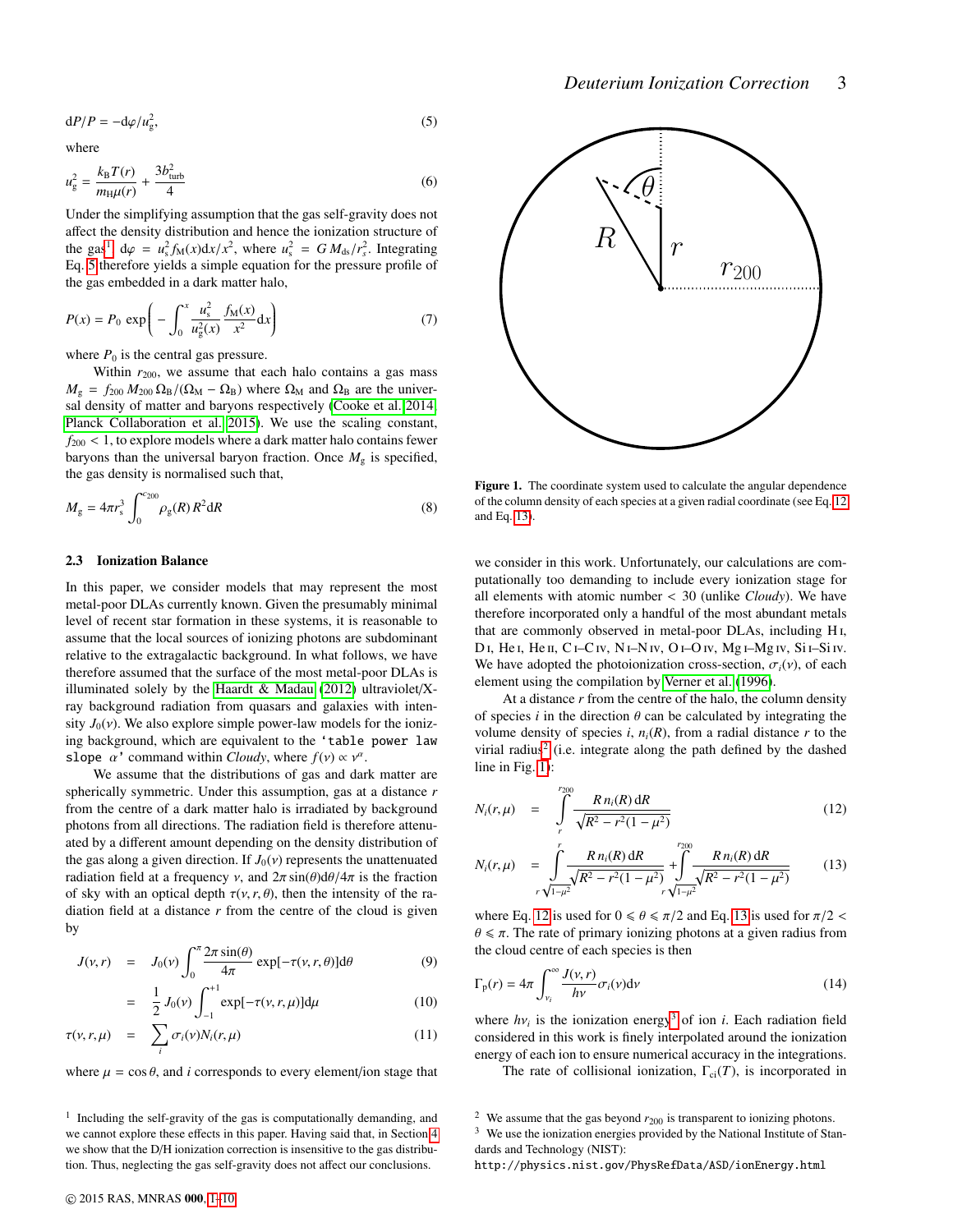# 4 *Cooke* & *Pettini*

our models using the [Dere](#page-9-20) [\(2007\)](#page-9-20) rate calculations. Photoionization of H<sub>I</sub>, He<sub>I</sub>, and He<sub>II</sub> from recombinations of these species, Γr , is included using equations B1, B2, B3, B6, and B7 from [Jenk](#page-9-21)[ins](#page-9-21) [\(2013\)](#page-9-21). We have also included the contribution from secondary collisional ionizations from energetic primary photoelectrons,  $\Gamma_s$ , using the prescription outlined in [Ricotti, Gnedin, & Shull](#page-9-22) [\(2002,](#page-9-22) cf. [Shull & van Steenberg 1985\)](#page-9-23). The sum of these four ionization rates for each element and ion stage is denoted  $\Gamma(X^{q+})$  at each radial position. Radiative and dielectronic recombination rates,  $\alpha_r(T)$ , are calculated using the method outlined by [Badnell et al.](#page-9-24) [\(2003\)](#page-9-24) and [Badnell](#page-9-25) [\(2006\)](#page-9-25)<sup>[4](#page-3-0)</sup>. Finally, rates for charge exchange ionization and recombination are determined using the [Kingdon & Ferland](#page-9-26) [\(1996\)](#page-9-26) database<sup>[5](#page-3-1)</sup>. We define the charge transfer coefficients for reactions of ion  $X^{q+}$  with H or He using the characters *C* or *D* respectively, according to the following definitions:

$$
C_1(X^{q+}, T) = X^{q+} + H^+ \to X^{(q+1)+} + H^0
$$
 (15)

$$
C_{r}(X^{q+}, T) = X^{q+} + H^{0} \rightarrow X^{(q-1)+} + H^{+}
$$
\n(16)

$$
D_{\rm i}(X^{q+},T) = X^{q+} + He^{+} \to X^{(q+1)+} + He^{0}
$$
 (17)

$$
D_{r}(X^{q+}, T) = X^{q+} + He^{0} \to X^{(q-1)+} + He^{+}
$$
 (18)

The rates for charge exchange between deuterium and hydrogen were derived from the data listed in Table 1 of [Savin](#page-9-14) [\(2002\)](#page-9-14). As we discuss in Section [4,](#page-8-0) the *relative* reaction rate for deuterium charge exchange ionization and recombination largely determines the deuterium ionization correction. Since the ionization potential for H is less than D, the rate of the endothermic reaction  $C_i(D^0, T)$  should always be less than that of the exothermic<br>reaction  $C_i(D^+ T)$ . We note that the approximate fitting formulae reaction  $C_r(D^+, T)$ . We note that the approximate fitting formulae<br>provided by Savin (2002) reverse the endothermic and exothermic provided by [Savin](#page-9-14) [\(2002\)](#page-9-14) reverse the endothermic and exothermic nature of the reaction in the temperature range 4,500 K – 100,000 K (i.e.  $C_i(D^0, T)$  is larger than  $C_r(D^+, T)$ ). This approximation leads<br>to a notable and incorrect change to both the magnitude and sign of to a notable and incorrect change to both the magnitude and sign of the deuterium ionization correction. We therefore adopt their recommended fitting function for deuterium charge exchange ionization:

$$
C_{\rm i}(D^0, T) = 2 \times 10^{-10} \, T^{0.402} \, \exp\left(-37.1/T\right) - 3.31 \times 10^{-17} \, T^{1.48}(19)
$$

and adopt the following form for deuterium charge exchange recombination, under the assumption of chemical equilibrium:

<span id="page-3-2"></span>
$$
C_{\rm r}(D^+, T) = C_{\rm i}(D^0, T) \times \exp(42.915/T) \tag{20}
$$

where 42.915 K is the difference in ionization potential of D relative to H. Eq. [20](#page-3-2) provides an accurate description of the relative reaction rate data (to within 0.6 per cent) compiled by [Savin](#page-9-14) [\(2002\)](#page-9-14) in the temperature range  $2K - 200,000$  K, and ensures that  $C_i(D^0, T)$  is always less than  $C(D^+T)$ always less than  $C_r(D^+, T)$ .<br>Throughout this work.

Throughout this work, we assume that each element is in ionization equilibrium, such that:

<span id="page-3-4"></span>
$$
\left[\Gamma(X^{q+}) + C_i(X^{q+}, T) n(H^+) + D_i(X^{q+}, T) n(He^+) \right] n(X^{q+}) =
$$
  

$$
\left[\alpha_r(X^{q+}, T) n_e + C_r(X^{(q+1)+}, T) n(H^0) + D_r(X^{(q+1)+}, T) n(He^0) \right] \times
$$
  

$$
n(X^{(q+1)+})
$$
 (21)

for the q ionization states of a given element X. The electron density,  $n_e$ , is calculated from H and He ionizations, and we ignore

the contribution of electrons from the ionization of metals<sup>[6](#page-3-3)</sup>. Considering all ionization states for a given element, Eq. [21](#page-3-4) represents a set of simultaneous equations that can be solved for the fractional ionization of a given species at each radial coordinate,  $\mathcal{F}_{X^{q+}} \equiv n(X^{q+})/n(X).$ 

## 2.4 Thermal Equilibrium

In addition to ionization equilibrium, we assume that the gas is in thermal equilibrium such that the total heating rate exactly balances the total cooling rate at each radial coordinate. The heating rate includes contributions from both photoionization heating and secondary heating by primary photoelectrons. The photoionization heating rate for each chemical element at a given radius is given by:

$$
\mathcal{H}(\mathbf{X}^{\mathbf{q}+}) = n(\mathbf{X}^{\mathbf{q}+}) \int\limits_{\nu_{\mathbf{i}}}^{\infty} \sigma_{\mathbf{i}}(\nu) J(\nu, r) \frac{h\nu - h\nu_{\mathbf{i}}}{h\nu} d\nu \tag{22}
$$

and the total heating rate is summed over all species. The cooling rate includes contributions from collisional excitation/ionization cooling, single electron and dielectronic recombination cooling, Bremsstrahlung cooling and Compton heating/cooling (see equations 12a-17 from [Cen](#page-9-27) [\(1992\)](#page-9-27) for a complete list of the adopted cooling formulae). Given the very low metallicity of the gas being probed (typically  $\langle 1/100 \text{ solar} \rangle$ , we have ignored metal cooling in our calculation, and do not expect this to considerably alter our conclusions.

## <span id="page-3-6"></span>2.5 Numerical Method

Our calculations are qualitatively similar to those presented by [Kepner, Babul, & Spergel](#page-9-28) [\(1997\)](#page-9-28) and [Sternberg, McKee, & Wolfire](#page-9-29) [\(2002\)](#page-9-29). We use an iterative procedure to solve the equations of thermal and ionization equilibrium. Each model calculation is initialised with a primordial <sup>4</sup>He mass fraction  $Y_P = 0.25$ , and a primordial deuterium abundance  $log (D/H)_P = -4.60$ . We assume that the model DLAs have a metal abundance distribution that is consistent with the solar abundance pattern, scaled to a metallicity 1/<sup>1000</sup> solar<sup>[7](#page-3-5)</sup>. We then select a dark matter halo mass  $(M_{200})$ , and a scaling factor  $(f_{200})$  to determine the total mass of baryons within the halo virial radius. The initial gas temperature is set to 20,000 K, and we assume that the gas is mostly ionized. As we discuss in Section [4,](#page-8-0) the most important factor in determining the magnitude of the D/H ionization correction is  $D \leftrightarrow H$  charge exchange, which does not depend on any of the above assumptions.

These initial parameter values allow us to numerically solve the integral in Eq. [7,](#page-2-6) and determine the pressure profile of the gas. Using Eq. [4,](#page-1-2) we can then calculate the gas density profile. The gas density profile establishes the radiation field at a given radial coordinate (Eq. [9](#page-2-7)[-13\)](#page-2-2). We then solve for ionization equilibrium to calculate the fractional ionization of each species,  $\mathcal{F}_{X^{q+}}$ , at all radial coordinates. To increase the efficiency of our computation, we sub-iterate over the solution to the equations of ionization balance,

<span id="page-3-0"></span><sup>4</sup> See the following website for further details:

http://amdpp.phys.strath.ac.uk/tamoc/DATA/

<span id="page-3-1"></span><sup>5</sup> With updates available from the following website:

http://www-cfadc.phy.ornl.gov/astro/ps/data/

<span id="page-3-3"></span><sup>6</sup> Electrons from metals offer a negligible contribution at the extremely low metallicities, and predominantly neutral gas that we consider in this work.

<span id="page-3-5"></span>The DLAs that are typically used to determine the primordial D/H abundance have a metallicity < <sup>1</sup>/100 solar. Since at metallicities less than 1/<sup>100</sup> solar the metals are trace components that do not contribute significantly to the thermal properties of the gas, the exact value of the adopted metallicity is not expected to affect our conclusions.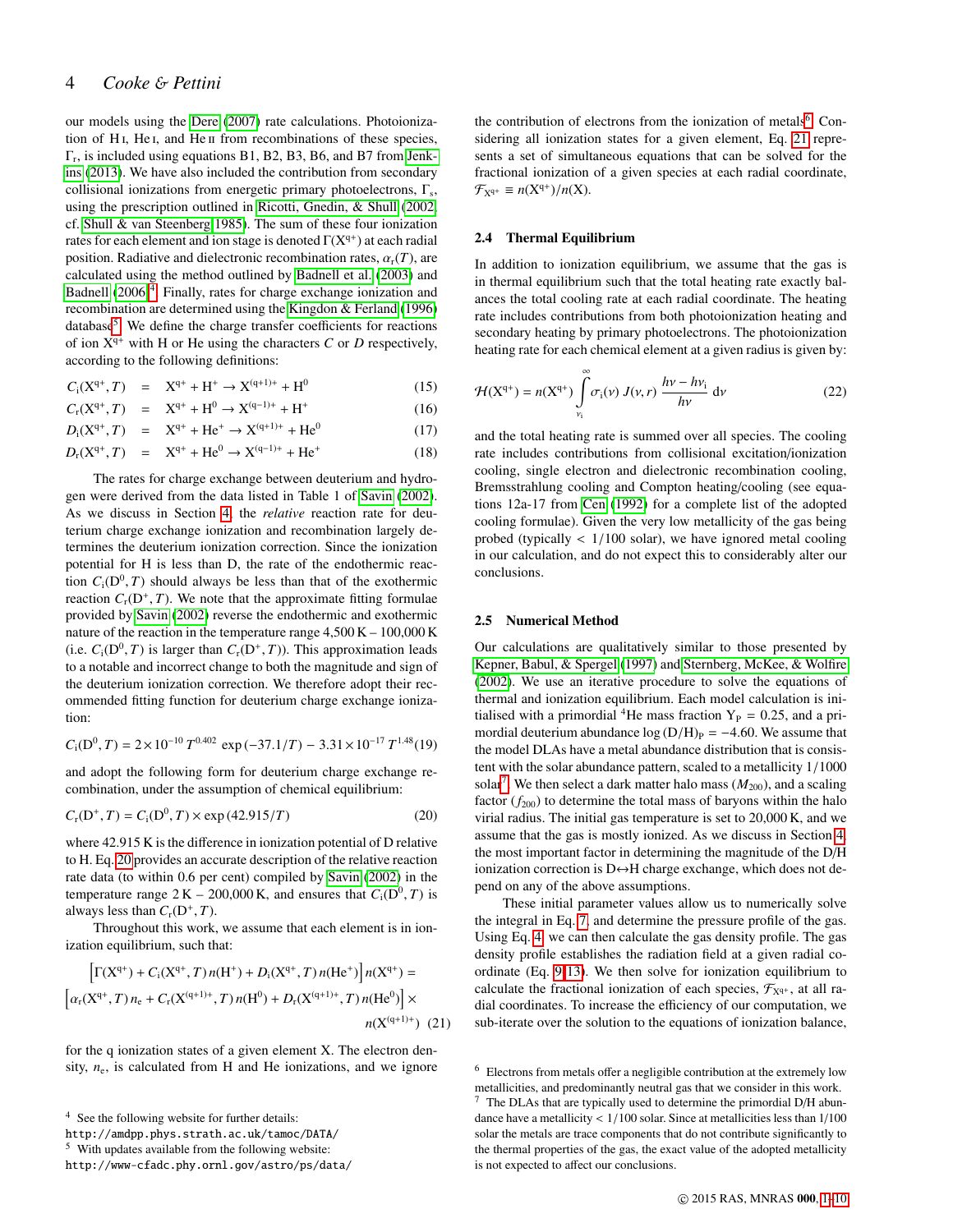

<span id="page-4-0"></span>Figure 2. The temperature-density relation for a plane parallel slab of constant density gas. The dashed lines indicate the results from our model calculations, while the solid lines were calculated using the *Cloudy* photoionization software. In general, there is a good agreement between the two codes.

holding the temperature and radiation field constant at each coordinate, until the relative difference of  $\mathcal{F}_{X^{q+}}$  between each sub-iteration for all species is less than  $10^{-5}$ .

The photoheating rate at each radial position is calculated using the values of  $n(X^{q+})$  determined from  $\mathcal{F}_{X^{q+}}$  and the corresponding radiation field at this position. We then estimate the temperature profile of the gas assuming thermal equilibrium. With this new temperature profile, we recalculate the integral in Eq. [7](#page-2-6) for the pressure profile. We then iterate the procedure described above until the relative difference of  $\mathcal{F}_{X^{q+}}$  between successive iterations for all species is less than 10<sup>−</sup><sup>5</sup> .

## 2.6 Model Observables

In general, information on metal-poor DLAs is restricted to a single line-of-sight to a background quasar. For a quasar that intersects a metal-poor DLA at an impact parameter *b*, with respect to the centre of the dark matter halo, the measured column density of the species  $X^{q+}$  is given by

<span id="page-4-1"></span>
$$
N_{X^{q+}}(b) = 2 \int_{b}^{\infty} \frac{r}{\sqrt{r^2 - b^2}} n(X^{q+}, r) dr
$$
 (23)

# 2.7 Numerical Stability and Convergence

## *2.7.1 Stability*

We performed a series of checks to ensure the reliability of our code. We first tested the implementation of our ionization and thermal equilibrium equations by modelling a plane parallel slab of constant density gas  $(n(H) = 0.1 \text{ cm}^{-3})$  illuminated on one side by<br>a power law radiation field  $(f(x) \propto x^a)$  with index  $\alpha = -1$ . Our sima power law radiation field  $(f(v) \propto v^{\alpha})$  with index  $\alpha = -1$ . Our sim-<br>ulation was stopped once a neutral H column density of 10<sup>20,3</sup> H<sub>1</sub> ulation was stopped once a neutral H column density of  $10^{20.3}$  H<sub>I</sub> atoms cm<sup>−</sup><sup>2</sup> was reached. These parameters correspond to a typical DLA, irradiated on one side by a quasar. The relationships between temperature and density for each chemical species in our calculations are shown by the dashed curves in Fig. [2.](#page-4-0) We have performed a nearly identical calculation with the *Cloudy* photoionization software [\(Ferland et al. 2013\)](#page-9-15). The results from the *Cloudy* simulation are shown as solid lines in Fig. [2.](#page-4-0)

There is a good agreement between the two codes for all ion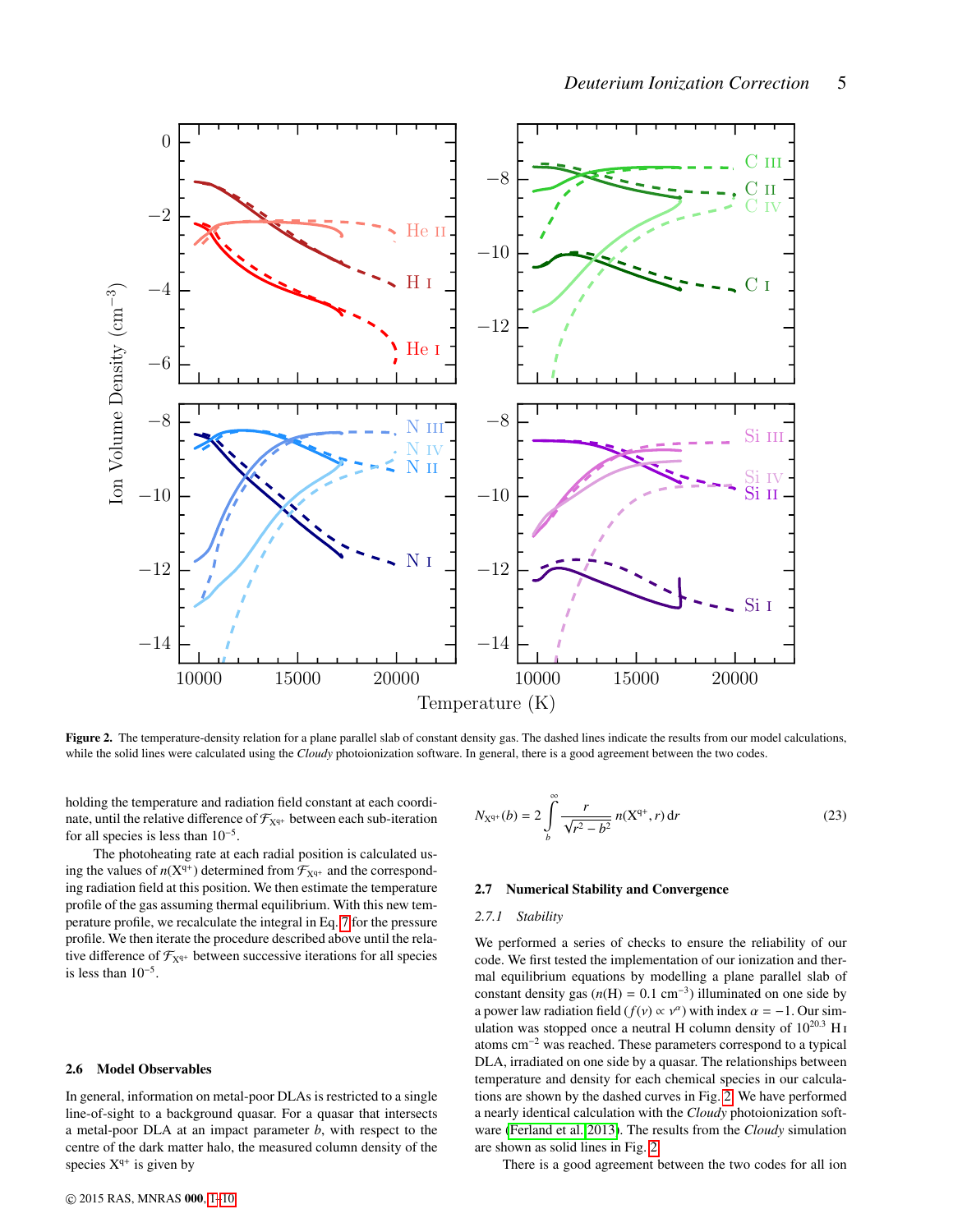

<span id="page-5-2"></span>Figure 3. We performed a convergence test on two model halos to optimise the computational speed and accuracy of our calculations. The results presented in the top panels correspond to a  $10^{8.4}$  M<sub> $\odot$ </sub> dark matter halo with a baryon fraction  $f_{200} = 1.0$  (i.e. the Universal baryon fraction), and the bottom panels present the results for a 10<sup>8.9</sup> M<sub>o</sub> dark matter halo with  $f_{200} = 0.3$ . Both calculations were performed at redshift  $z = 3$ , with an isotropic, [Haardt & Madau](#page-9-0) [\(2012\)](#page-9-0) incident radiation field. The solid black lines in the left panels display the H i column density profile of the halo. In the right panels, we illustrate the *fractional* change of the deuterium ionization correction between a high resolution calculation (solid black line), and various lower resolution calculations (see Eq. [24](#page-5-0) and text for further details); the red, green, and blue curves correspond to a radial sampling,  $n_r = 500$ , 1000, and 2000 respectively. Light to dark shades of each coloured curve (almost indistinguishable over the plotted radial range) correspond to an angular sampling  $n<sub>u</sub> = 30, 90$ , and 180, respectively. The vertical dashed line in all panels corresponds to the radius where the H i column density *N*(H i) = 10<sup>20</sup> cm−<sup>2</sup> . Note that ∆IC(D/H) represents the *fractional* change in the deuterium ionization correction (i.e. +0.1  $\equiv$  10 per cent uncertainty in the value of the correction; see Eq. [24\)](#page-5-0).

stages of the most abundant elements, including H, He, C, and N (as well as O, not shown). The primary disagreement between *Cloudy* and our code for these elements is seen for the high ionization stages at low temperatures. This difference is due to the large number of physical processes that are included in *Cloudy*, but are not present in our code. The most important temperature regime to correctly model corresponds to where the ion density is most abundant, since this regime tends to be the dominant contribution to the column density. For these elements, our code produces acceptable results. The temperature-density relationships for the Si ions (as well as Mg, not shown), on the other hand, show a higher level of disagreement between the two codes, particularly for the higher ion stages. This discrepancy is likely due to the exclusion of elements with a similar abundance to Si (e.g. Ne, Fe), as well as the exclusion of several physical processes included in *Cloudy* (discussed above) and small differences between the heating and cooling functions

used by the two codes. We note, however, that there is an acceptable agreement between the two codes for the ions of interest to our study (including H<sub>I</sub>, C<sub>II</sub>, C<sub>III</sub>, N<sub>I</sub>, N<sub>I</sub>, S<sub>i II</sub> and Si<sub>III</sub>). Specifically, the difference between our code and *Cloudy* for the column density ratio of successive ion stages are:

<span id="page-5-0"></span>log  $N(C \text{II})/N(C \text{II})_{\text{our code}} - \log N(C \text{II})/N(C \text{II})_{\text{cloudy}} = -0.09$ log  $N(N \text{ II})/N(N \text{ I})_{\text{our code}} - \log N(N \text{ II})/N(N \text{ I})_{\text{cloudy}} = +0.02$ log *N*(Si III)/N(Si II)<sub>our code</sub> − log *N*(Si III)/N(Si II)<sub>cloudy</sub> = +0.40

Therefore, as discussed above, we conclude that the Si ratio shows the highest level of disagreement between the two codes<sup>[8](#page-5-1)</sup>.

<span id="page-5-1"></span>We later show in Section [3,](#page-6-0) that this level of disagreement for Si changes the D/H ionization correction by  $< 0.0005$  dex.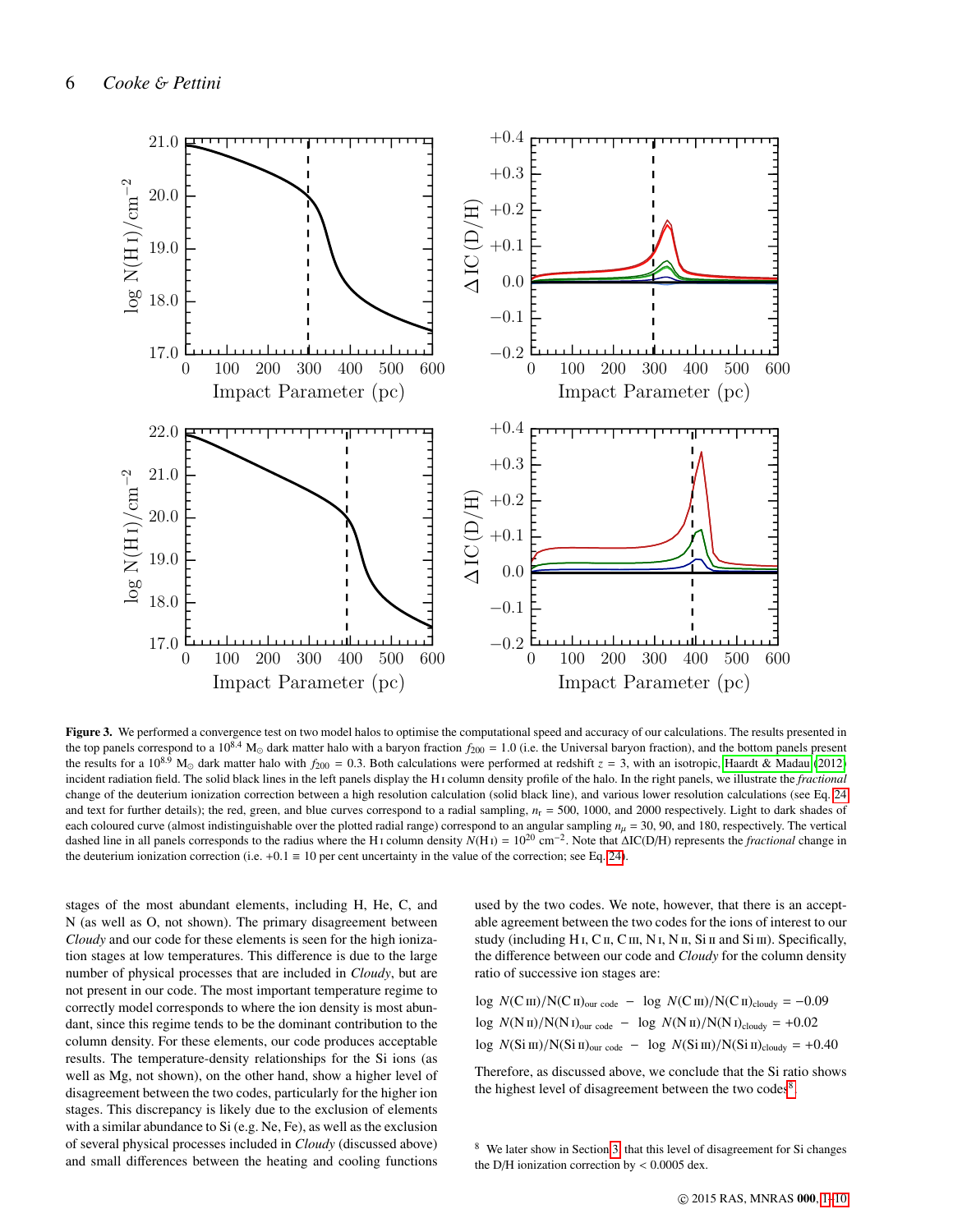#### <span id="page-6-4"></span>*2.7.2 Convergence*

We then performed a convergence and optimisation study, to determine the number of radial coordinates needed to accurately evaluate the numerical integrations over radius and  $\cos \theta$  for the NFW geometry. We conducted two simulations: (1) A  $10^{8.4}$  M<sub>o</sub> dark matter halo with  $f_{200} = 1.0$  (top panels of Fig. [3\)](#page-5-2); and (2) a  $10^{8.9}$  M<sub>o</sub> dark matter halo with  $f_{200} = 0.3$  (bottom panels of Fig. [3\)](#page-5-2). Both calculations assume that the halo is exposed to an isotropic [Haardt &](#page-9-0) [Madau](#page-9-0) [\(2012\)](#page-9-0) background radiation field at redshift  $z = 3$ . The former and latter halos produce a maximum neutral hydrogen column density of  $N(HI) \simeq 10^{21}$  cm<sup>-2</sup> and  $N(HI) \simeq 10^{22}$  cm<sup>-2</sup> respectively, for a line-of-sight that passes directly through the centre of the halo (corresponding to  $b = 0$  in Eq. [23\)](#page-4-1). The H<sub>I</sub> column density profiles as a function of impact parameter for these two halos are shown in the left panels of Fig. [3,](#page-5-2) where the vertical dashed line corresponds to the radius where  $N(HI) = 10^{20}$  cm<sup>-2</sup>.

We began the simulations with a very fine sampling of  $n<sub>\mu</sub>$  = 720 angular coordinates over  $\cos \theta$ , and  $n_r = 5000$  radial coordinates linearly spaced between the centre of the halo and  $r_{200}$ . We then explored various combinations of these samplings to optimise the efficiency of our calculations whilst maintaining numerical accuracy. Our grid spanned  $n<sub>u</sub> = [30, 90, 180]$  and  $n_r$  = [500, 1000, 2000]. The right panels of Fig. [3](#page-5-2) illustrate the results of our convergence study, where <sup>∆</sup>IC(D/H) is the *fractional* change to the ionization correction for different choices of the numerical integration parameters:

$$
\Delta IC(D/H) = \frac{IC(D/H)_{720,5000} - IC(D/H)_{n_{\mu},n_{\tau}}}{IC(D/H)_{720,5000}}
$$
(24)

where IC(D/H) is defined below, in Eq. [25.](#page-6-1) As expected, the choice of  $n_r$  is most sensitive to the region where the neutral gas is becoming more ionized, somewhat below the classical DLA threshold of  $N(HI) = 10^{20.3}$  cm<sup>-2</sup>. On the other hand, the choice of  $n<sub>\mu</sub>$  only becomes important when  $r \gg r_{\text{DLA}}$ , well beyond the radial regime of interest to this study. The optimal combination for our study is therefore  $n_u = 30$  angular coordinates and  $n_r = 1000$  radial coordinates, which provided a deuterium ionization correction that is accurate to within ~ 10 per cent when  $N(HI) \ge 10^{20}$  cm<sup>-2</sup>.

## <span id="page-6-0"></span>3 D/H IONIZATION CORRECTION

We now discuss the results from our calculations to determine the deuterium ionization correction. In what follows, we define the true value of the D/H abundance to be

<span id="page-6-1"></span>
$$
\log_{10} D/H = \log_{10} N(D1)/N(H1) + IC(D/H)
$$
 (25)

where IC(D/H) is the deuterium ionization correction derived from our model calculations. We adopt a typical value for the 'true' deuterium abundance,  $log_{10} D/H = -4.60$ . We have computed a series of calculations with a simple plane parallel geometry as well as a more 'realistic' geometry where the gas is confined to an NFW halo.

#### <span id="page-6-3"></span>3.1 Plane Parallel Models

The simplest geometry to consider is a uniform, plane parallel, constant volume density slab of gas, illuminated on one side. For our calculations, we have assumed the gas slab is irradiated by the [Haardt & Madau](#page-9-0) [\(2012\)](#page-9-0) radiation field at redshift  $z = 3$ , incident normal to the surface of the slab. We computed a grid

<span id="page-6-2"></span>Table 1. PLANE-PARALLEL IONIZATION CORRECTION COEFFICIENTS

| $C \text{ in} / C \text{ in}$ |                  |              |                |            |
|-------------------------------|------------------|--------------|----------------|------------|
| $\boldsymbol{n}$              | $\mathfrak{m}$   |              |                |            |
|                               | $\theta$         | $\mathbf{1}$ | $\overline{c}$ | 3          |
| $\theta$                      | 114.39           | 25.084       | 17.063         | 2.8237     |
| 1                             | $-11.816$        | $-2.3171$    | $-1.6591$      | $-0.2769$  |
| $\overline{c}$                | 0.2860           | 0.05441      | 0.03993        | 0.00675    |
| $N$ II/ $N$ I                 |                  |              |                |            |
| $\boldsymbol{n}$              | $\boldsymbol{m}$ |              |                |            |
|                               | $\theta$         | 1            | $\overline{2}$ | 3          |
| $\theta$                      | 144.62           | 83.202       | 26.766         | 9.9952     |
| 1                             | $-15.688$        | $-8.8214$    | $-2.8651$      | $-0.98627$ |
| $\overline{c}$                | 0.40361          | 0.23679      | 0.07629        | 0.0244     |
| Si ш/Si п                     |                  |              |                |            |
| n                             | m                |              |                |            |
|                               | $\theta$         | $\mathbf{1}$ | $\overline{c}$ | 3          |
| $\theta$                      | 148.77           | 48.975       | 17.508         | 2.9050     |
| 1                             | $-15.372$        | $-4.9716$    | $-1.7676$      | $-0.2844$  |
| $\overline{c}$                | 0.3777           | 0.1277       | 0.04468        | 0.00701    |

of calculations covering a range in H volume density ( $-2.0 \le$ log  $n_H/cm^{-3} \le 2.0$ , in steps of 0.5 dex) and H<sub>1</sub> column density  $(19.0 ≤ \log N(H I)/cm^{-2} ≤ 21.0, in steps of 0.5 dex)$ . The metals were assumed to be in solar relative proportion [\(Asplund et al.](#page-9-30) [2009\)](#page-9-30), and globally scaled to a metallicity of  $1/1000 Z_{\odot}$ . The depth of the slab was increased until the desired H i column density had been reached. The depth of each simulated slab was sampled linearly by 1000 values. Note that changing the H volume density is equivalent to changing the intensity (but not the shape) of the incident radiation field.

The results of our calculations are presented in the left panel of Fig. [4,](#page-7-0) where the red, green and blue curves correspond to the column density ratios  $N(C \text{ in})/N(C \text{ in})$ ,  $N(N \text{ in})/N(N \text{ in})$ , and  $N(Sim)/N(Sim)$  respectively. In all cases, the ionization correction for deuterium is negative for the set of H volume densities and H i column densities considered in this work. The maximum correction in our models is <sup>−</sup>0.0015 dex (i.e. <sup>∼</sup> <sup>0</sup>.4 per cent), corresponding to gas with a low H<sub>I</sub> column density  $(N(H)) < 10^{20}$  cm<sup>-2</sup>) and/or high<br>ionization  $JCD/H$ ) exhibits a similar dependence on the C and Si ionization. IC(D/H) exhibits a similar dependence on the C and Si ion ratios. The deuterium ionization correction for these ions depends on the values of the ion ratio and the H<sub>I</sub> column density. On the other hand, the deuterium ionization correction determined from the N ion ratio is almost independent of the H<sub>1</sub> column density. For the range of  $n<sub>H</sub>$  and  $N(H<sub>I</sub>)$  considered here, the following fitting formula can be used to estimate the ionization correction:

$$
e^{IC(D/H)} = -\sum_{m} \sum_{n} a_{nm} (\log_{10} N(H \, \text{I}) / \text{cm}^{-2})^{n} (\log_{10} \text{IR})^{m} \tag{26}
$$

where IR corresponds to the column density ratio of successive ion stages (for example,  $IR = N(C \text{ m})/N(C \text{ m})$ ,  $N(N \text{ m})/N(N \text{ m})$ , or  $N(Sim)/N(Sim)$ , and the  $a_{nm}$  coefficients are provided in Table [1.](#page-6-2) We caution against extrapolating these curves beyond the appropriate ranges shown in the left panel of Fig. [4.](#page-7-0)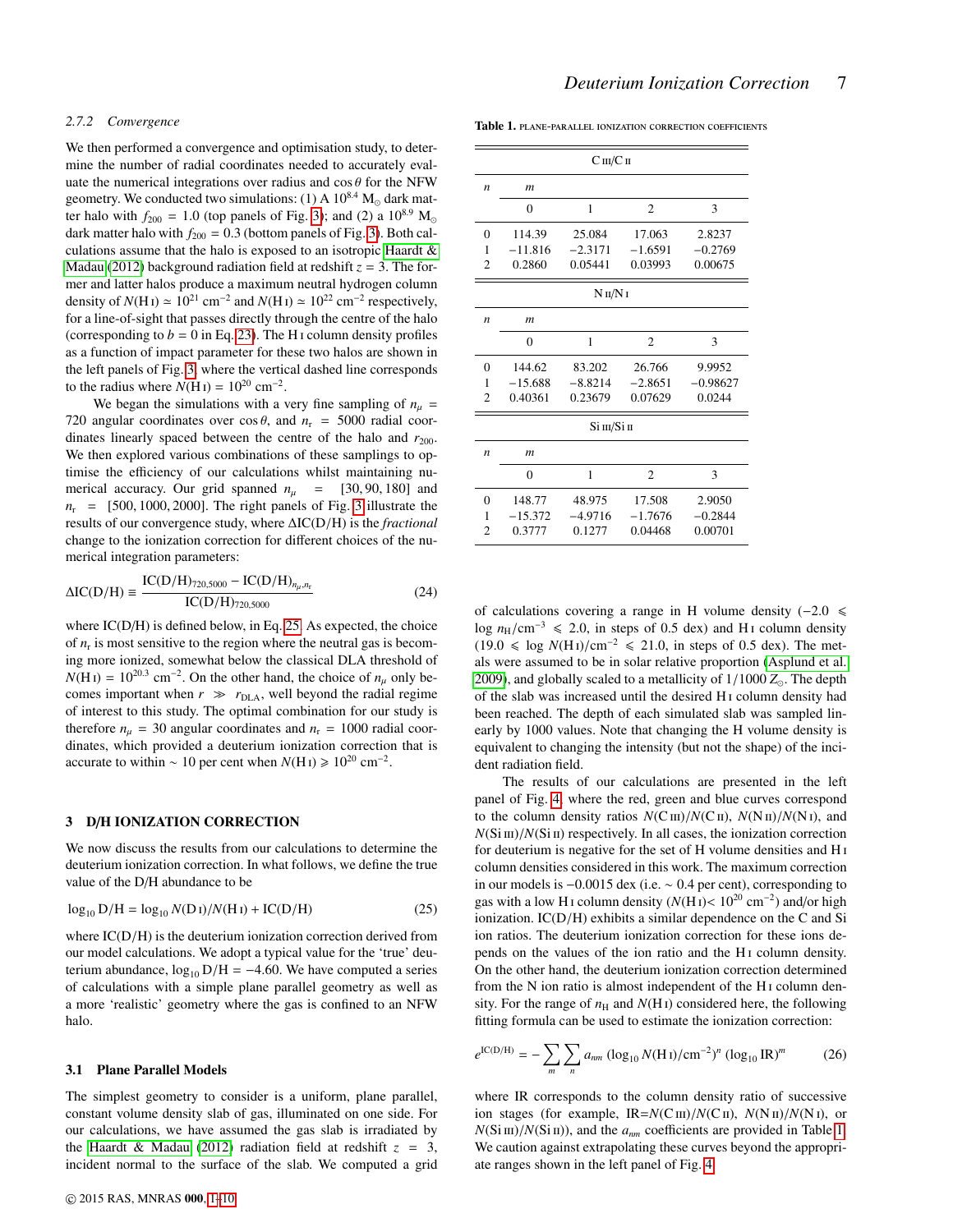

<span id="page-7-0"></span>Figure 4. The deuterium ionization correction is shown for a gas cloud exposed to the [Haardt & Madau](#page-9-0) [\(2012\)](#page-9-0) background radiation field. The left panel illustrates the results for a plane parallel geometry with uniform volume density, while the right panel illustrates the correction for a gas cloud in hydrostatic equilibrium with an NFW potential. The red, green and blue curves illustrate how the D/H ionization correction depends on the C  $\pi$ /C  $\pi$ , N  $\pi$ /N  $\pi$ , and Si  $\pi$ /Si  $\pi$ ion ratios. Each curve represents the correction at a given H<sub>1</sub> column density. There are 5 curves for each ion ratio, corresponding to H<sub>1</sub> column densities log *N*(H<sub>1</sub>)/cm<sup>-2</sup> = 19.0, 19.5, 20.0, 20.5, and 21.0. In the case of N  $\pi/N$ <sub>I</sub>, the curves for different values of *N*(H<sub>1</sub>) largely overlap with one another. For each ion ratio, the curve with the most negative IC(D/H) values corresponds to a log *<sup>N</sup>*(H <sup>i</sup>)/cm−<sup>2</sup> <sup>=</sup> <sup>19</sup>.0; IC(D/H) becomes smaller as the H <sup>i</sup> column density increases. The curves in the left panel cover a range in H volume density (−2.0 ≤ log  $n_H/cm^{-3}$  ≤ 2.0), while the curves in the right panel consider a range in the physical properties of an NFW halo (e.g. halo mass, baryon fraction, radiation intensity; see text for further details).

#### <span id="page-7-4"></span>3.2 NFW Models

<span id="page-7-3"></span>Table 2. NFW IONIZATION CORRECTION COEFFICIENTS

As shown in Section [3.1,](#page-6-3) the D/H ionization correction could become comparable to the measurement precision in the near future. It is therefore necessary to test if the ionization correction depends on the geometry of the gas. In this section, we explore a gas geometry that might represent more closely the physical state of the gas that gives rise to metal-poor DLAs, rather than a simple gas slab of uniform density. In what follows, we discuss the results from modelling metal-poor DLAs as gas in hydrostatic pressure equilibrium with the potential of a host NFW dark matter halo.

For a metal-poor DLA that is probed by the sightline to a background quasar, there are several unknown physical properties that cannot be determined directly. These include: (1) The host dark matter halo mass,  $M_{200}$ , of the DLA; (2) The baryon fraction,  $f_{200}$ , of the halo; (3) The intensity of the incident radiation field<sup>[9](#page-7-1)</sup>; and (4) The shape of the radiation field. Other properties, such as the redshift, turbulent Doppler parameter, and metal abundances of the DLA can be inferred from observations. We adopt typical parameter values for these quantities:  $z = 3$ ,  $b_{\text{turb}} = 3.0 \text{ km s}^{-1}$ , and we globally scale the metals to  $1/1000$  Z in solar relative proporglobally scale the metals to 1/1000 *Z*, in solar relative propor-tions<sup>[10](#page-7-2)</sup>. To reduce the computational demand of these calculations, we only consider the [Haardt & Madau](#page-9-0) [\(2012\)](#page-9-0) radiation field shape at the appropriate redshift, and scale the intensity by a factor of either 1/3, 1, or 3. As we discuss in Section [4,](#page-8-0) changing the shape of the radiation field does not effect the estimated deuterium ionization correction. We consider models that have a baryon fraction in the range  $log_{10} f_{200} = -1.0, -0.5$  and 0.0. Each numerical grid

| $C \text{ III} / C \text{ II}$ |                |            |  |  |  |
|--------------------------------|----------------|------------|--|--|--|
| n                              | m              |            |  |  |  |
|                                | $\theta$       | 1          |  |  |  |
| 0                              | 48.26          | $-156.23$  |  |  |  |
| 1                              | $-4.5054$      | 15.377     |  |  |  |
| $\overline{c}$                 | 0.0850         | $-0.37572$ |  |  |  |
|                                | $N$ II/ $N$ I  |            |  |  |  |
| n                              | m              |            |  |  |  |
|                                | $\theta$       | 1          |  |  |  |
| $\theta$                       | 262.58         | $-55.013$  |  |  |  |
| 1                              | $-27.121$      | 4.7885     |  |  |  |
| $\overline{c}$                 | 0.67994        | $-0.0980$  |  |  |  |
| Si ш/Si п                      |                |            |  |  |  |
| n                              | m              |            |  |  |  |
|                                | $\overline{0}$ | 1          |  |  |  |
| 0                              | 74.500         | $-155.98$  |  |  |  |
| 1                              | $-7.1525$      | 15.266     |  |  |  |
| $\overline{c}$                 | 0.15165        | $-0.3709$  |  |  |  |

was sampled with  $n_r = 1000$  radial coordinates, and  $n_\mu = 30$  angular coordinates, as discussed in Section [2.7.2.](#page-6-4)

We began our calculations with a halo mass  $\log_{10} M_{200} / M_{\odot} =$ 7.0, for each grid value of the radiation intensity and  $f_{200}$ . As discussed in Section [2.5,](#page-3-6) the first iteration of our numerical solution was initialised with a gas temperature of 20,000 K, and the gas was assumed to be mostly ionized. No dark matter halo with  $\log_{10} M_{200}$ / $M_{\odot}$  = 7.0 was able to host gas that would appear as a DLA at  $z \sim 3$ . We then increased the virial mass of each halo by <sup>0</sup>.1 dex, using as input the final thermal and ionization structure that were output by the previous model. By initialising the sim-

<span id="page-7-1"></span><sup>&</sup>lt;sup>9</sup> Unlike the plane parallel geometry (where changes to the volume density are degenerate with changes to the intensity of the incident radiation field), the volume density in the NFW geometry is fixed by hydrostatic pressure equilibrium for a given set of input parameters. We therefore treat the intensity of the radiation field as a free parameter in the modelling procedure.

<span id="page-7-2"></span><sup>10</sup> Although metal-poor DLAs can exhibit deviations from solar-scaled chemical abundances (see [Cooke et al. 2011;](#page-9-31) [Cooke, Pettini, & Murphy](#page-9-32) [2012;](#page-9-32) [Cooke et al. 2013\)](#page-9-33), these differences have a negligible effect on the ionization and thermal properties of the gas, especially at low metallicity.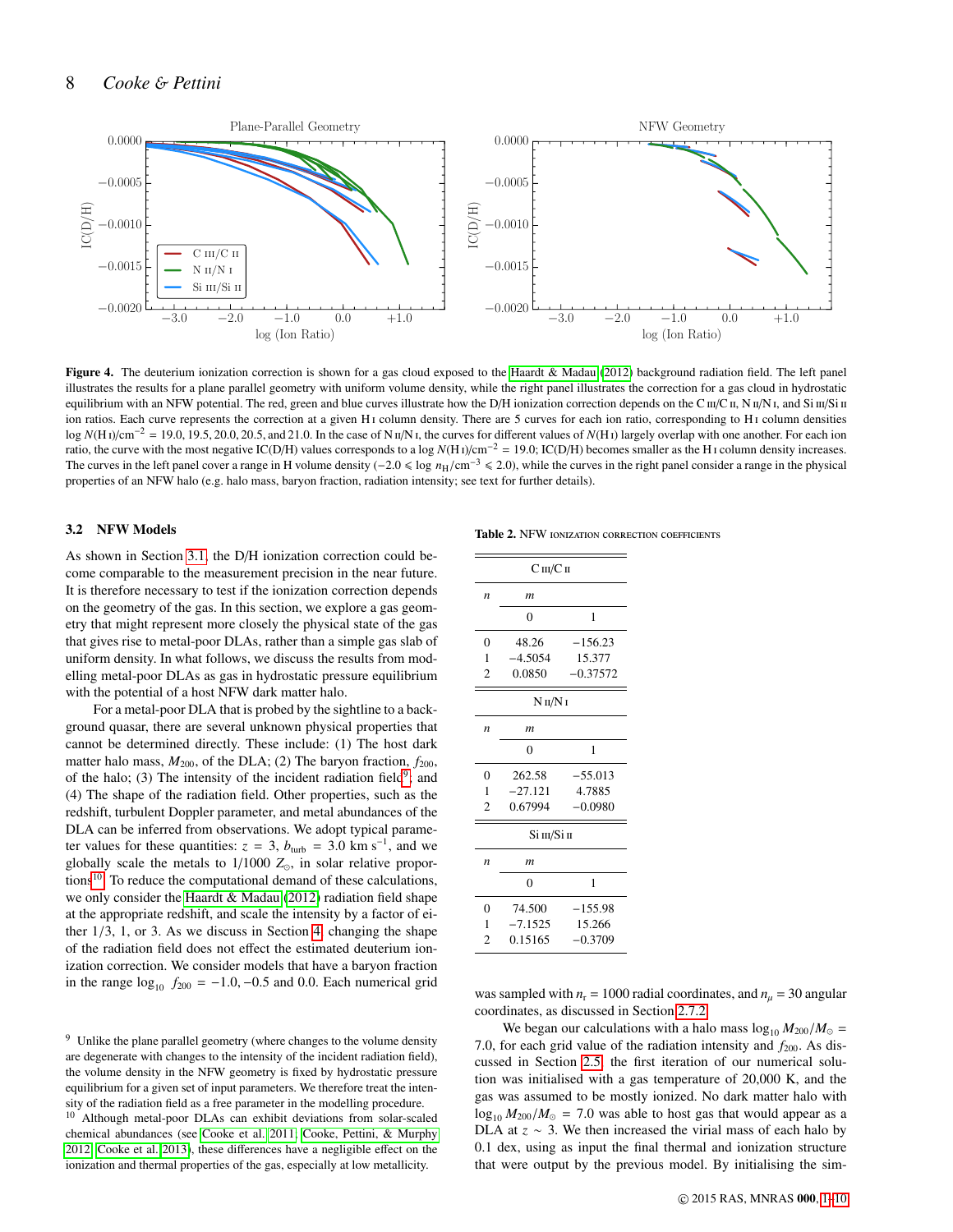ulations with the solution from the previous model, the computational requirement was greatly reduced. We sequentially increased the dark matter halo mass until the peak *N*(H i) of a halo had exceeded  $\sim 10^{21.5}$  cm<sup>-2</sup>. At these H<sub>I</sub> column densities, molecular H formation (and presumably star formation) is an important factor to consider [\(Noterdaeme, Petitjean, & Srianand 2015\)](#page-9-34), and is not included in our modelling procedure.

Our final model suite comprises all sightlines through these dark matter halos that produce an H<sub>1</sub> column density in excess of 10<sup>19</sup> cm<sup>−</sup><sup>2</sup> . In the right panel of Fig. [4](#page-7-0) we show the results of our NFW calculations, which are qualitatively similar to the plane parallel geometry; the D/H ionization correction is most sensitive to the column density ratio of the successive stages of metal ionization (and to a lesser extent on the H<sub>I</sub> column density). However, the ionization correction in the NFW geometry also depends on the grid of parameter values (halo mass,  $f_{200}$ , etc.), which introduce an uncertainty in this correction. The N ion ratio provides the most reliable correction, accurate to within  $2 \times 10^{-5}$  dex (6 per cent) for log *<sup>N</sup>*(H <sup>i</sup>)/cm<sup>−</sup><sup>2</sup> > <sup>20</sup>.0 over the entire grid of parameter space considered here. The uncertainty is considerably worse for the C and Si ion ratios, which have a 30 per cent uncertainty in the correction over the entire range (i.e. a correction uncertainty of up to  $1 \times 10^{-4}$  dex when the ion ratio is near unity). For each of these ion ratios we provide fitting formulae for the ionization correction factors, in the form of Eq. [28,](#page-8-2) with the *anm* coefficients listed in Table [2.](#page-7-3) These calculations represent the central values of the ionization correction, and should be used together with the percentage uncertainties quoted above.

#### <span id="page-8-0"></span>4 DISCUSSION

Our calculations with both geometries suggest that deuterium is slightly underionized relative to hydrogen in metal-poor DLAs. By disabling the individual physical processes in our code, we conclude that the dominant physical process that sets the deuterium ionization correction is  $D \leftrightarrow H$  charge transfer; specifically, the negative ionization correction term is the result of the preferred (exothermic) charge transfer recombination reaction  $D^+ + H^0 \rightarrow D^0 + H^+$ . Photoionization plays a minimal role; thus, the most important factor to determine the deuterium ionization correction in DLAs and sub-DLAs is the H volume density and the gas temperature, not the incident radiation field.

There are a few remarkable similarities and differences between the two geometries considered in this paper. The first major difference between the NFW and plane parallel models is the spread of ion ratios for a given H<sub>I</sub> column density; the NFW models exhibit a very small range in the ion ratios (typically 0.5 dex), whereas the plane parallel models cover a much larger range (at least 5 dex). This difference is purely a geometrical effect, since the gas density profile in the NFW geometry is more limited, yet has the advantage of being more physically motivated. Another difference between the two geometries is the value of the deuterium ionization correction using the C and Si ion ratios. The plane parallel models underpredict the ionization correction for H<sub>I</sub> column densities  $\leq 10^{20}$  cm<sup>-2</sup>, and overpredict the correction when  $N(HI) \ge 10^{20}$  cm<sup>-2</sup>. The N  $\pi/NI$  ion ratio, on the other hand, is nearly identical regardless of the gas geometry, and therefore offers the least geometry dependent correction.

The invariance of the  $N \text{ u}/N \text{ u}$  ratio with geometry or any of the parameter space that we have explored is because the charge transfer recombination reaction  $N^+ + H^0 \rightarrow N^0 + H^+$ 

sets the N  $\text{II/N I}$  ratio when  $\log N(\text{H I})/\text{cm}^{-2}$  ≥ 19.5. Therefore,  $N(N \text{ II})/N(N \text{ I}) \propto N(D \text{ II})/N(D \text{ I}) \propto N(H \text{ II})/N(H \text{ I})$  for large H<sub>I</sub> column densities. On the other hand, when  $\log N(H_I)/cm^{-2}$  ≤ 19.5, primary photoionization drives the determination of the  $N \text{ ii}/N \text{ i}$ ratio. We therefore conclude that the most suitable systems for measuring the primordial deuterium abundance are those with log *<sup>N</sup>*(H <sup>i</sup>)/cm<sup>−</sup><sup>2</sup> & <sup>20</sup>.0 for the following reasons: (1) The deuterium ionization correction factor is relatively small (typically  $\leq$  0.0005 dex); (2) If an ionization correction needs to be applied in the future, the  $N \pi/N$  i ratio should depend only on charge exchange, similarly for the  $D \text{II}/D$  i ratio, and should be largely independent of the unknown physical properties of the system (e.g. density, shape/intensity of the incident radiation field); and (3) As discussed in [Cooke et al.](#page-9-13) [\(2014\)](#page-9-13), the Lorentzian damping wings of the H<sub>I</sub> Ly $\alpha$  absorption line, together with the multitude of weak high order Lyman series D<sub>I</sub> absorption lines, offer an determination of the  $N(D) / N(H)$  ratio that is largely independent of the cloud model.

Under the assumption that  $D \leftrightarrow H$  charge transfer is the dominant process that sets the D/H ionization correction, we can combine Eq. [20](#page-3-2) and Eq. [21](#page-3-4) to obtain the following relation:

<span id="page-8-3"></span>
$$
n(D^{0}) = \frac{n(H^{0}) n(H) 10^{(D/H)p}}{n(H^{0}) + n(H^{+}) \exp(-42.915/T)}
$$
(27)

where  $(D/H)<sub>P</sub> = -4.60$  is the assumed primordial abundance of deuterium. Eq. [27](#page-8-3) can be applied in post-processing to more detailed photoionization calculations, such as *Cloudy*, that include a much larger range of physical processes than our calculations. Since  $N \pi/N$  i is independent of geometry, the relationship between N II/N I and IC(D/H) using the *Cloudy* photoionization software and Eq. [27](#page-8-3) should offer the most reliable ionization correction. We therefore conclude that the following simple relation should be used to estimate the deuterium ionization correction factor:

<span id="page-8-2"></span>
$$
IC(D/H) = -\exp(-8.2 + 1.2 \text{ IR})
$$
 (28)

where IR =  $\log_{10} N(N \text{ H})/N(N \text{ I})$  and, as discussed in Section [3.2,](#page-7-4) IC(D/H) should be used with a  $2 \times 10^{-5}$  dex (i.e. 6 per cent) uncertainty in the ionization correction factor.

Although the deuterium ionization correction estimated herein does not significantly alter the current determination of the primordial deuterium abundance, it will become important to consider this systematic offset in the near-future. We propose that the  $N \text{ II}/N \text{ I}$  ratio provides the most robust ionization correction for deuterium, since it is insensitive to the various known and unknown physical properties of metal-poor DLAs (e.g. cloud geometry, halo mass, H<sub>I</sub> column density, etc.). Unfortunately, nitrogen is notably underabundant in metal-poor DLAs [\(Pettini et al. 2008;](#page-9-35) [Cooke et al.](#page-9-31) [2011;](#page-9-31) [Pettini & Cooke 2012b;](#page-9-36) [Zafar et al. 2014\)](#page-9-37); there are typically just three nitrogen atoms for every 10,000 D atoms in the most metal-poor systems. Nevertheless, measuring the N ion ratio should be a goal for future high precision surveys that aim to accurately measure the primordial abundance of deuterium in the most metal-poor DLAs.

# <span id="page-8-1"></span>5 SUMMARY AND CONCLUSIONS

The  $N(D) / N(H)$  column density ratio that is measured using quasar absorption line systems is generally assumed to be equal to the deuterium abundance (D/H). We have tested this assumption by developing a software package that calculates the relative ionization of deuterium, hydrogen, and a selection of the most